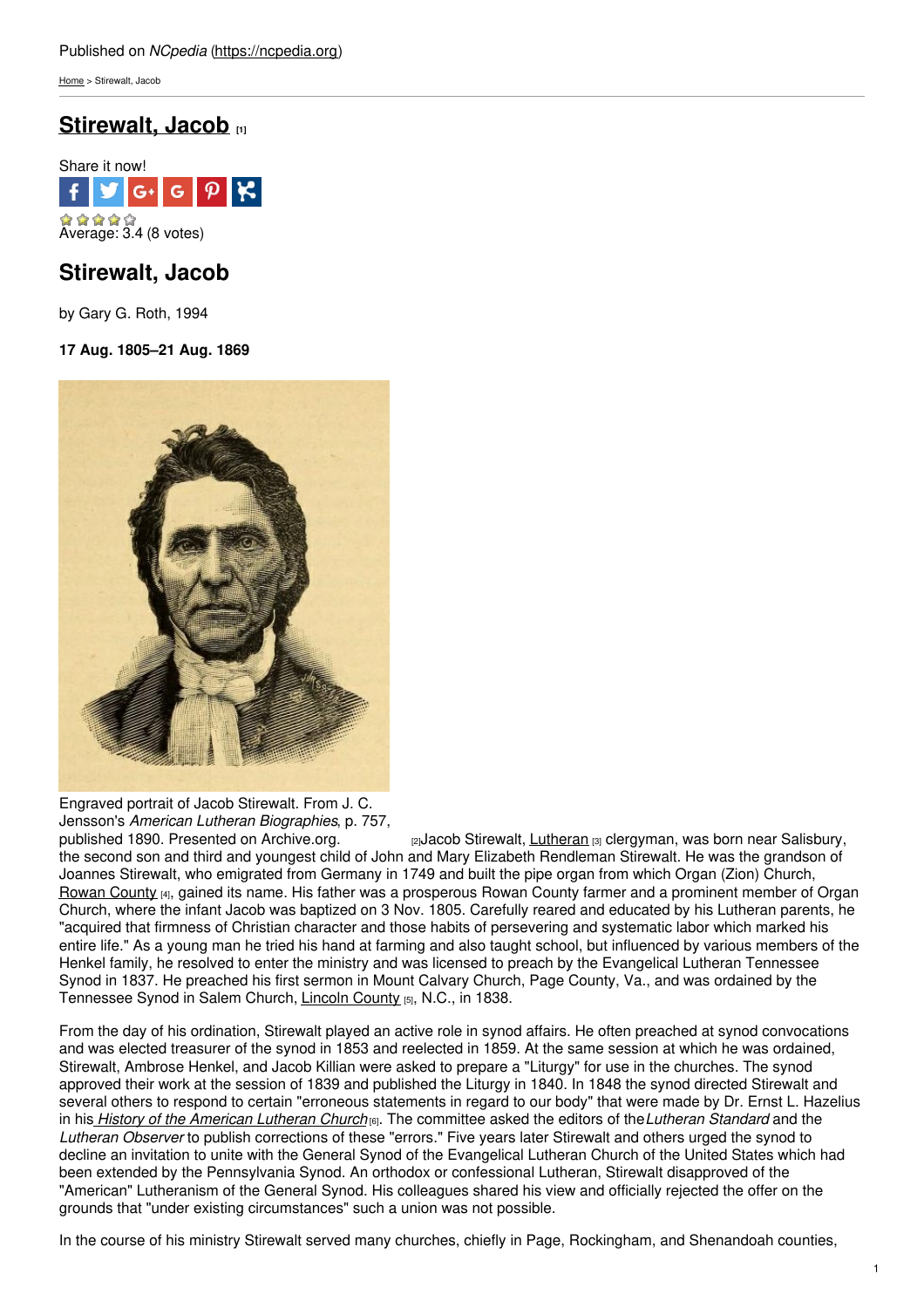Va., including Mount Calvary Church, Page County (1837–60); Rader's Church and Timberline Parish, Rockingham County [7] (1837–39 and 1858–69); Soloman's Church, Forestville, [Shenandoah](https://ncpedia.org/geography/rockingham) County (1845–69); and St. Paul's Jerome (Orkney Springs Parish), Shenandoah County (1837–67). "In the 32 years of his ministry," his obituary recounts, "he preached 3132 sermons, of which 560 were funeral discourses; he confirmed 708 persons, and baptized 1259, and united in marriage 171 couples." A biographer described him as "energetic by nature, of a nervous temperament, and zealous in the advancement of everything in which he was interested." In addition to the Liturgy, Stirewalt translated Luther's "Large Catechism" for the first English edition of the *Christian Book of Concord; or, Symbolical Books of the Evangelical Lutheran Church* (1851, rev. ed., 1854) and was the author of*Grades in the Ministry*, published posthumously in 1881. Both works were printed by the Henkel family press at New Market, Shenandoah County, Va.

Stirewalt married Henrietta Henkel at New Market, Va., on 8 Jan. 1833. They had six sons and four daughters. Seven children survived their father, and two sons, John Nathaniel and Jerome Paul, became Lutheran ministers. Stirewalt died at his home in New Market at the age of sixty-four years and four days and was buried at Emmanuel Church, New Market. An engraving of him appears in J. C. Jensson's *American Lutheran [Biographies](https://archive.org/details/americanlutheran00rose)* [8], and an illustration of the home in which he was reared can be found in T. T. Waterman's *The Early Architecture of North Carolina*.

#### **References:**

Charles L. Coon Papers (Manuscript Department, Duke University Library, Durham).

William E. Eisenberg,*The Lutheran Church in Virginia, 1717–1962* (1967).

Evangelical Lutheran Tennessee Synod, *Minutes* (1837–69).

Socrates Henkel, *History of the [Evangelical](https://archive.org/details/historyofevange00henk) Lutheran Tennessee Synod*(1890). [9]

J. C. Jensson, *American Lutheran [Biographies](https://archive.org/details/americanlutheran00rose)* (1890). [8]

*Life Sketches of Lutheran Ministers: North Carolina and Tennessee Synods, 1773–1965*(1966).

Ronald W. Miller, letters to Gary G. Roth.

Jacob L. Morgan and other, eds., *History of the Lutheran Church in North Carolina* (1953).

M. L. Stirewalt, "Memorandum Books of 100 Years Ago Record Interesting Facts About Trips from Here to Virginia," *Salisbury Evening Post*, 24 June 1934.

### **Additional Resources:**

Jenssen, J. C. American Lutheran biographies; or, Historical notices of over three hundred and fifty leading men of the *American Lutheran church.* Milwaukee, Wis.: [Press of A. Houtkamp & Son]. 1890. <https://archive.org/details/americanlutheran00rose> [8] (accessed April 21, 2014).

Jacob Stirewalt License, 1818 (collection no. 05337-z). The Southern Historical Collection. Louis Round Wilson Special Collections Library. University of North Carolina at Chapel Hill. <http://www2.lib.unc.edu/mss/inv/s/Stirewalt,Jacob.html> [10] (accessed April 21, 2014).

Guide to the Stirewalt Family Papers, 1830s-1993. Rubenstein Library, Duke University Libraries. <http://library.duke.edu/rubenstein/findingaids/stirewal/> [11] (accessed April 21, 2014).

#### **Image Credits:**

Jensson, J. C. American Lutheran biographies; or, Historical notices of over three hundred and fifty leading men of the *American Lutheran church.* Milwaukee, Wis.:[Press of A. Houtkamp & Son]. 1890. 757. <https://archive.org/details/americanlutheran00rose> [8] (accessed April 21, 2014).

**Subjects:** [Biographies](https://ncpedia.org/category/subjects/biography-term) [12] [Religious](https://ncpedia.org/category/subjects/clergy) Leaders and Clergy [13] **Authors:** [Roth,](https://ncpedia.org/category/authors/roth-gary-g) Gary G. [14] **Origin - location:** [Rowan](https://ncpedia.org/category/origin-location/piedmon-13) County [15] [Salisbury](https://ncpedia.org/category/origin-location/piedmon-19) [16] **From:** Dictionary of North Carolina [Biography,](https://ncpedia.org/category/entry-source/dictionary-no) University of North Carolina Press.[17]

1 January 1994 | Roth, Gary G.